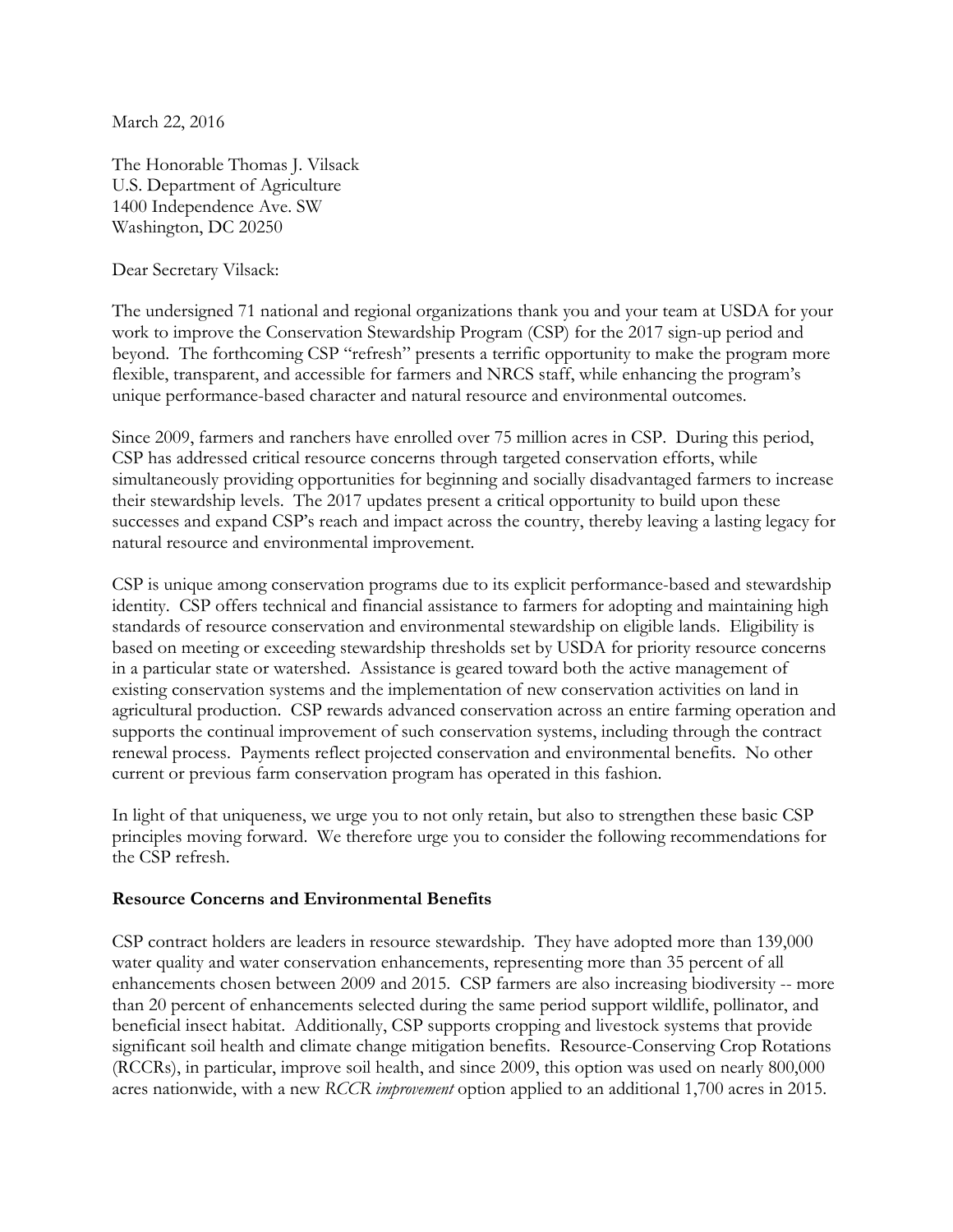Livestock producers also improve soil health through CSP, as more than 1,000 producers applied management intensive rotational grazing to nearly 700,000 acres between 2009 and 2015. Moving forward, we believe at least four changes are needed to expand upon CSP's ability to address critical resource concerns:

- USDA should ensure that the major program overhaul builds upon participants' successes, and properly rewards conservation benefits and environmental outcomes, regardless of when a conservation activity was first adopted. In the new CSP ranking and payment structure, differences in ranking and payments should reflect nothing other than actual or expected differences in environmental benefits, financial costs, and forgone income to the farmer, without any artificial discounts or bonuses*.* USDA should also introduce regular evaluation and reporting to assess program performance and outcomes and closely track how resource concerns are being addressed through ongoing and additional conservation efforts.
- We appreciate that the refresh aims to make CSP more flexible and accessible, and as enhancements are refined through this process, NRCS should consider offering flexible enhancement bundles for each of the primary resource concerns – water quality, water conservation, soil quality, soil conservation, wildlife habitat, and energy conservation. Allowing and encouraging program participants to choose bundles of enhancements, rather than just individual enhancements, might be a good way to encourage additional conservation through a suite of practices chosen from the wider set of enhancements for the particular resource concern. By incentivizing priority resource concern bundles, but leaving flexibility for the individual farmer to choose those that best fit the circumstances, the program will better maximize bang for the buck.
- USDA should use the refresh as an opportunity to widely promote CSP as the program for farmers looking to adopt cover crops, diversify production, and improve soil health by increasing the supplemental payment for Resource-Conserving Crop Rotations, as well as ensuring that rotational grazing benefits are appropriately rewarded. The ranking and payment credited for actively managing ongoing cover cropping, RCCRs, and managed rotational grazing should also be increased simultaneously.
- NRCS should ensure that participants have the option of doing comprehensive, total resource conservation planning as part of CSP enrollment. This too will maximize bang for the buck, while also serving as a roadmap to the producer's stewardship improvement path to greater sustainability, as recommended by the 2014 Farm Bill Statement of the Managers. The supplemental payment should be set on a sliding scale between \$1,000 and \$3,000, and payments should be determined by the number of resource concerns addressed as well as the complexity of the farming operation.

## **Support for Organic Systems**

Farmers transitioning to organic production, as well as those maintaining their organic certification status, have already benefited from CSP through key conservation activities. Since 2009, farmers and ranchers selected over 740 enhancements specific to organic production – including transitioning to organic, pest management for organic crop and livestock production, and adding notill practices to their organic operations. Organic systems seek to maintain biodiversity on the farm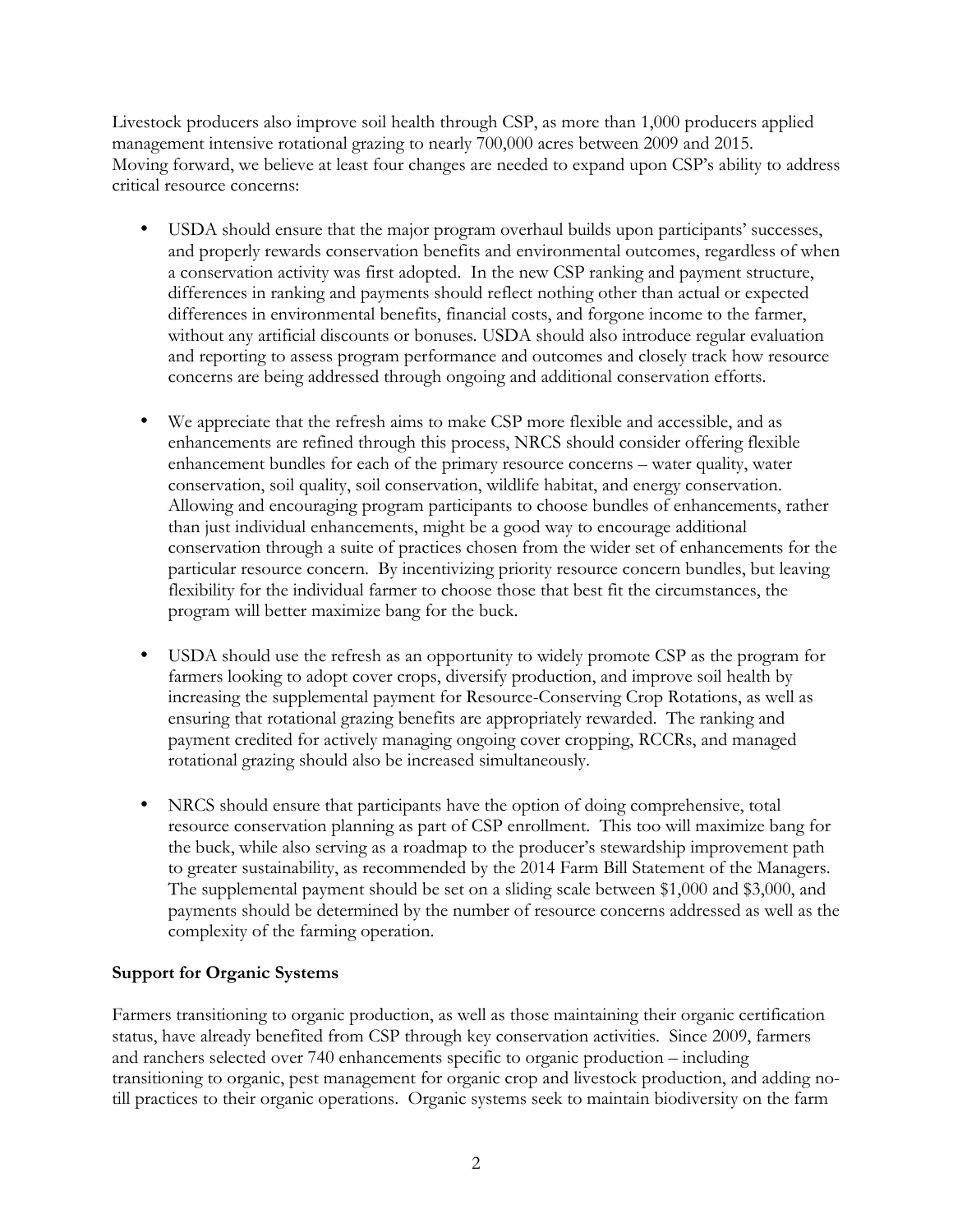and use methods that support the conservation of natural resources, ensuring that CSP continues to work for organic producers should be a key priority of the 2017 refresh.

• We therefore urge you to maintain and expand upon the resources currently available to organic producers as a part of next year's revisions, including retention of the current enhancements and the addition of new organic transition bundles for both crop and livestock production.

## **Opportunities for Beginning Farmers and Ranchers**

Under the 2015 CSP sign-up period, 10 percent of all acres, 13 percent of all dollars, and 20 percent of all contracts went to beginning farmers and ranchers. This conservation support is critical as beginning farmers look to maintain and expand their conservation efforts and get started off on a lifetime of good stewardship. The statutory five percent acreage set aside is a good first step in ensuring access to the program. Additionally, we applaud USDA for increasing the minimum annual payment for all successful applicants to \$1,500 for FY16, ensuring that CSP provides sufficient incentive for beginning and smaller acreage producers, and we urge USDA to maintain this minimum limit in future years.

• However, given that beginning farmers currently make up over 17 percent of farms and 25 percent of farmers, we urge USDA to increase the 5 percent set-aside (which is a minimum, not a maximum) by setting an agency goal of at least 15 percent of CSP acres to be enrolled by beginning farmers.

## **Renewal Process for Expiring Contracts**

The option to renew all CSP contracts every five years provides not only for the preservation and ongoing management of advanced conservation on the ground, but a critical opportunity to practice adaptive management and commit to continual improvement. We applaud USDA for actively promoting this option, reflected in the fact that three quarters of all expiring acres were reenrolled in 2014 and again in 2015. This amounts to more than 24.4 million acres of conservation benefits that will be maintained and expanded for an additional five years.

While 75 percent of all acres were enrolled, only half of expiring contracts were renewed each year, illustrating that smaller acreage producers are not selecting the renewal option, likely due to a lack of sufficient incentive through the payment structure. It is vitally important that two things change, therefore, as part of the refresh:

- Not only does the program refresh need to equalize ranking and payment credit for the ongoing management and maintenance of ongoing advanced conservation work, but payments during successive renewals need to account for any and all ongoing commitments to managing the enhancements adopted in the previous contracts. This does not happen now, and is one key reason why small and mid-scale farms have a much lower renewal rate.
- In addition, the new \$1,500 payment minimum for some unknown reason does not apply to renewals, and we urge USDA to ensure that the upcoming changes include contract renewals within this payment option.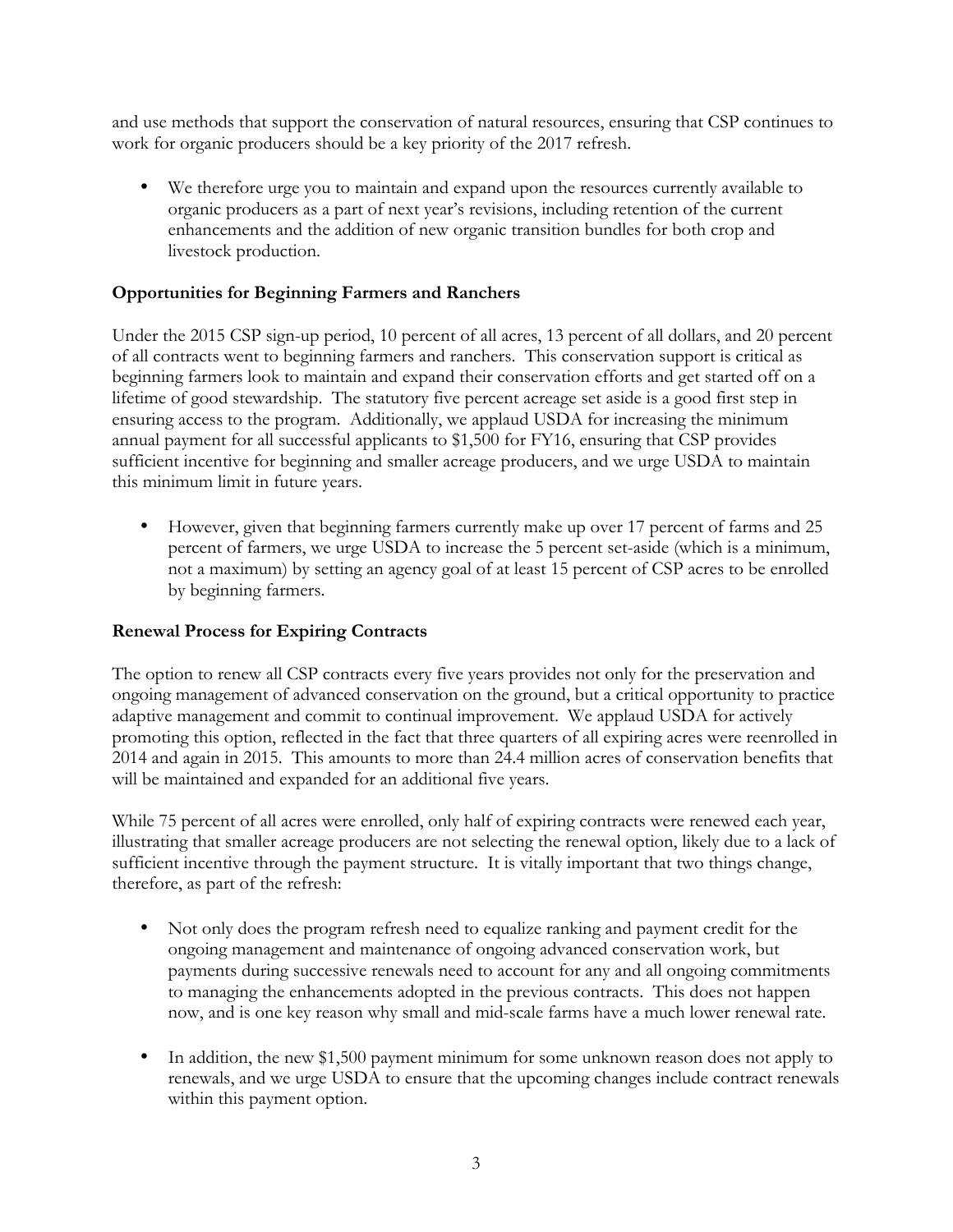We thank you for your leadership on CSP. The program's major accomplishments to target resource concerns, support organic and sustainable production, create opportunities for beginning farmers, and extend long term conservation benefits deserve to be celebrated. They lay the groundwork for USDA's major overhaul of the program next year, and we thank you for carefully considering our recommendations to build upon and expand these successes as part of the 2017 overhaul.

Sincerely,

Audubon American Rivers Catholic Rural Life Center for Food Safety Earthjustice Friends of the Earth Izaak Walton League of America National Center for Appropriate Technology National Farmers Union National Hmong American Farmers National Organic Coalition National Sustainable Agriculture Coalition National Wildlife Federation National Young Farmers Coalition Pesticide Action Network Pollinator Partnership Slow Food USA Soil and Water Conservation Society Union of Concerned Scientists Water Environment Federation Wild Farm Alliance Women, Food and Agriculture Network

Alternative Energy Resources Organization Angelic Organics Learning Center Bluestem Communications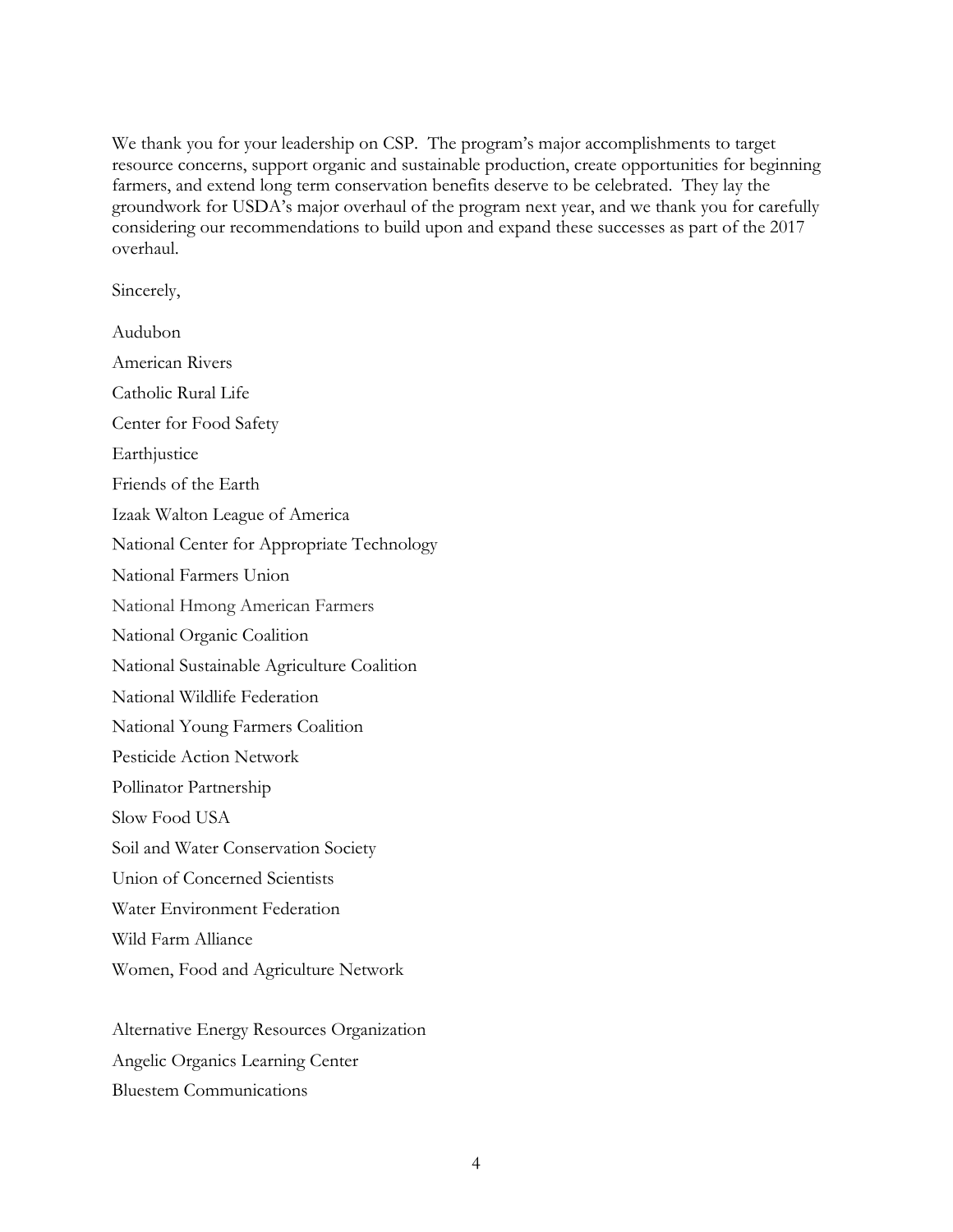California Certified Organic Farmers Carolina Farm Stewardship Association Center for Rural Affairs Central Appalachian Network Certified Naturally Grown CROPP Cooperative – Organic Valley Dairy Grazing Apprenticeship Delta Land & Community Endangered Habitats League Friends of Family Farmers Georgia Organics Gulf Restoration Network Illinois Stewardship Alliance Institute for Agriculture and Trade Policy Iowa Environmental Council Iowa Farmers Union Iowa Natural Heritage Foundation John Hopkins Center for a Livable Future Kansas Rural Center Kentucky Waterways Alliance Kentucky Resources Council, Inc. Land Stewardship Project Lower Mississippi River Foundation Maine Farmland Trust Michael Fields Agricultural Institute Midwest Organic and Sustainable Education Service Milwaukee Riverkeeper Mississippi Sustainable Agriculture Network Missouri Coalition for the Environment Nebraska Sustainable Agriculture Society Nebraska Wildlife Federation New England Farmers Union Northeast Organic Dairy Producers Alliance